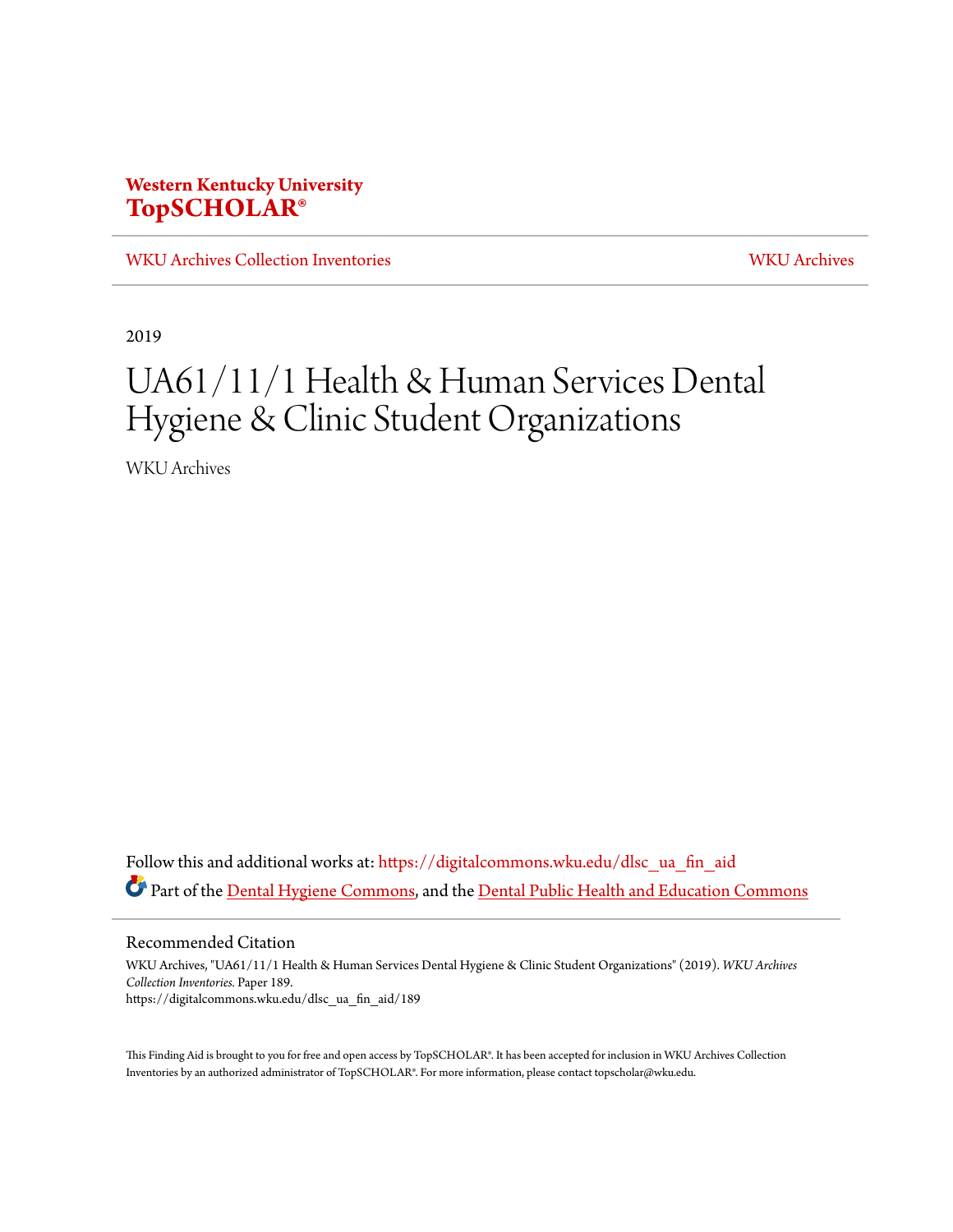

**Western Kentucky University UA61 College of Health & Human Services Series 11 Dental Hygiene & Clinic Subseries 1 Student Organizations**

#### **Contact information:**

WKU Archives 1906 College Heights Blvd.#11092 Bowling Green, KY 42101-1092 Phone: 270-745-4793 Email[: archives@wku.edu](mailto:archives@wku.edu) Home page: - <https://wku.edu/library/archive> © 2019 WKU Archives, Western Kentucky University. All rights reserved.

**Description:** Records created by and about Dental Hygiene student organizations.

**Dates:** 2001-present

**Extent:** 1 folder, 3 scrapbooks

**Subject Analytics:** Dental hygiene Dental Hygiene (WKU)

Health & Human Services (WKU) Western Kentucky University

**Digital Commons:** Dental Hygiene Dental Public Health and Education

**Accession Information:** These records transferred to the WKU Archives from WKU Dental Hygiene & Clinic in accordance with the records retention schedule.

**Access Restrictions:** none

#### **Allied Materials:**

UA60/5 Applied Arts & Health Dental Hygiene UA66/4/3 Allied Health Student Organizations

**Preferred Citation:** UA61/11/1 Dental Hygiene & Clinic Student Organizations, WKU Archives, Bowling Green, Kentucky, USA.

**Processing Information:** Records processed and collection inventory created 2019.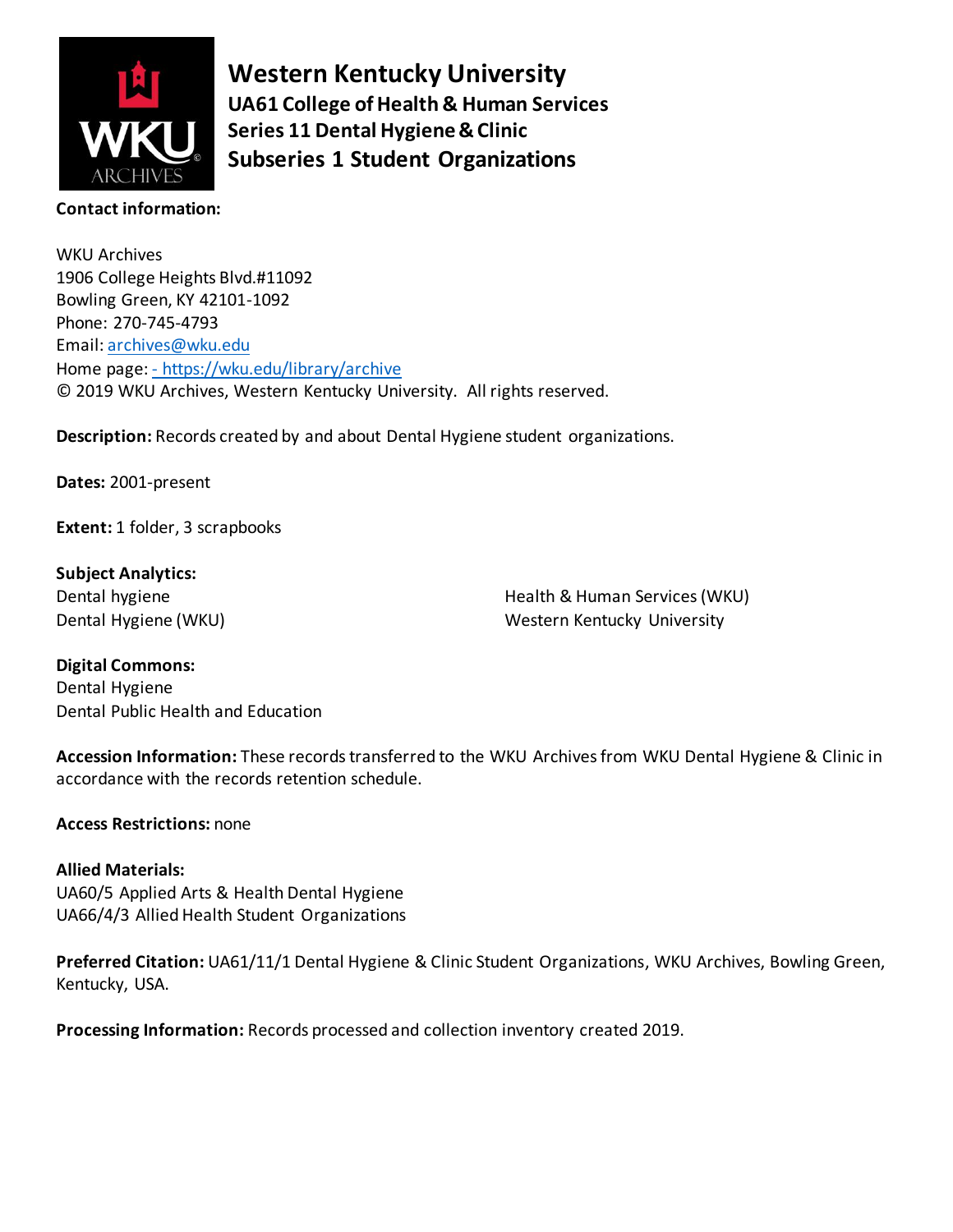## **Finding Aid Report**

Green, Crystal Howard, ? Hubbard, Carly Hulsey, ?

*09/16/2019*

| <b>UA61.11.1</b><br>Level<br><b>Title</b><br><b>Collection</b><br><b>Scope &amp; Content</b> |                                                                                                                                                                                                                                                                                                                    | <b>Records</b>                                                                                                                                                                                                                                                                                                         |                      |             | <b>Date</b><br>Linked toUA61.11 |                                                                     |  |  |  |
|----------------------------------------------------------------------------------------------|--------------------------------------------------------------------------------------------------------------------------------------------------------------------------------------------------------------------------------------------------------------------------------------------------------------------|------------------------------------------------------------------------------------------------------------------------------------------------------------------------------------------------------------------------------------------------------------------------------------------------------------------------|----------------------|-------------|---------------------------------|---------------------------------------------------------------------|--|--|--|
|                                                                                              |                                                                                                                                                                                                                                                                                                                    | <b>Subseries</b>                                                                                                                                                                                                                                                                                                       |                      |             |                                 |                                                                     |  |  |  |
|                                                                                              |                                                                                                                                                                                                                                                                                                                    | UA61 College of Health & Human Services<br>Series 11 Dental Hygiene & Clinic<br><b>Subseries 1 Student Organizations</b>                                                                                                                                                                                               |                      |             |                                 |                                                                     |  |  |  |
|                                                                                              |                                                                                                                                                                                                                                                                                                                    | <b>WKU Archives</b>                                                                                                                                                                                                                                                                                                    |                      |             |                                 |                                                                     |  |  |  |
|                                                                                              |                                                                                                                                                                                                                                                                                                                    | Records created by and about Dental Hygiene student organizations.                                                                                                                                                                                                                                                     |                      |             |                                 |                                                                     |  |  |  |
| <b>Container List</b>                                                                        |                                                                                                                                                                                                                                                                                                                    |                                                                                                                                                                                                                                                                                                                        |                      |             |                                 |                                                                     |  |  |  |
| <b>Container</b>                                                                             |                                                                                                                                                                                                                                                                                                                    | <b>Folder</b>                                                                                                                                                                                                                                                                                                          | <b>Creator</b>       | <b>Date</b> | <b>Title</b>                    |                                                                     |  |  |  |
| Box 1                                                                                        | $\overline{1}$                                                                                                                                                                                                                                                                                                     |                                                                                                                                                                                                                                                                                                                        | Dental Hygiene (WKU) | 2008-2009   | <b>Student Awards</b>           |                                                                     |  |  |  |
| Description                                                                                  | Clark, Erica<br>Colgate Star Award<br>Connor, Rebecka<br>Cook, Danielle<br>Davidson, Katie<br>Doug Schutte Scholarship<br>Golden Scaler Award<br>Keltner, Sara<br>Kington, Ellen<br>Mershall, Ashlee<br>Meyer, Chelsea<br>Potts, Casey<br>Russell, Alicia<br>Sanders, Derek<br>Skinner, Mandy<br>Woolwine, Heather | Achievement in Community Dentistry & Dental Public Health<br>Hoskins Congeniality Award<br>Kentucky Dental Hygienist's Association Award<br>Lisa Meacham Cates Award<br>Proctor & Gamble Preventative Awad<br>South Central Kentucky Dental Hygienists' Society Award<br>William E. Neel Outstanding Scholarship Award |                      |             | Subjects Awards                 |                                                                     |  |  |  |
| OS Box 55<br>Description                                                                     | 14<br>Aikman, Alex<br>Austin, ?<br>Bowles, Catherine<br>Bush, ?<br>Caldwell, Jennifer<br>Class of 2005 (WKU)<br>Dowdy, Bethany<br>Goforth, Cara                                                                                                                                                                    |                                                                                                                                                                                                                                                                                                                        | Class of 2005 (WKU)  | 2005        | Scrapbook<br>Subjects           | Dental hygiene<br>Photographs<br>Portrait photographs<br>Receptions |  |  |  |